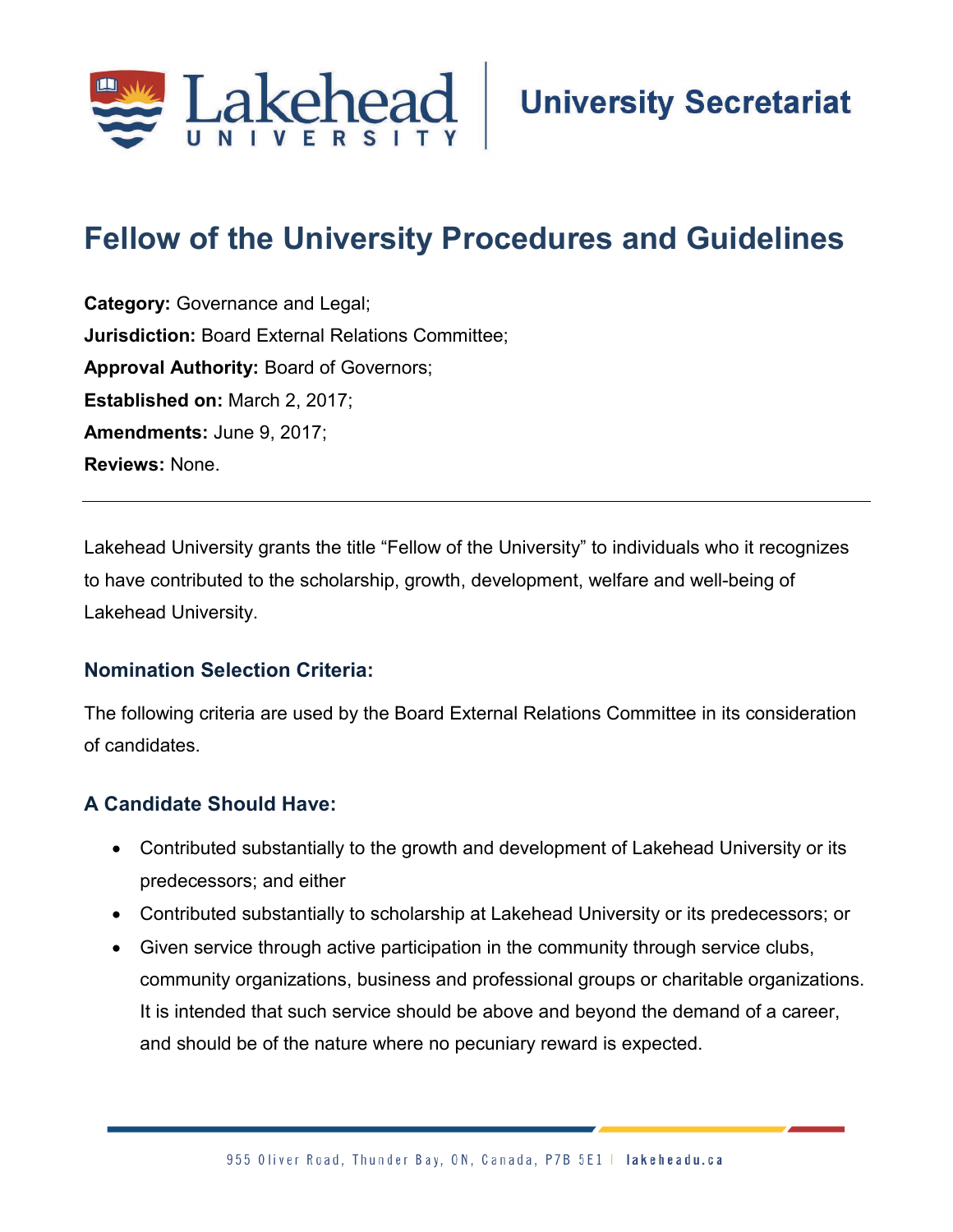#### **General:**

- Lobbying or canvassing to become "Fellow of the University" may disqualify a candidate.
- The title "Fellow of the University" will normally be awarded at Convocation, and at some Convocation Ceremonies, no such honours will be made.
- Other than in exceptional circumstances, a "Fellow of the University" will not be granted to an individual unless they have been removed for three years from formal appointment to the Board of Governors, from Lakehead University as an employee, or serving on any committee at Lakehead University.

#### **Making a Nomination:**

Nominations for "Fellow of the University" may be submitted by any member of the University community or the public at any time during the year. At least once annually, a call for nominations will be broadcast widely by the University Secretariat. Nominations are submitted to the University Secretariat Office.

#### **Privileges of the "Fellow" Title:**

- To participate in Convocation and other various functions and duties concerned with this University;
- To wear designated academic dress;
- To append the initials L.U.F. after their name;
- To attend the special events of the Board of Governors and Senior Officers of the University.

#### **Nominations Procedure:**

- 1. The Secretary to the Board External Relations Committee (the "Committee") sends out a notice to the community to solicit "Fellow" nominations.
- 2. The Committee shall meet by the end of January, or more often as reasonably necessary, to review the nominations. The Committee shall recommend to the Board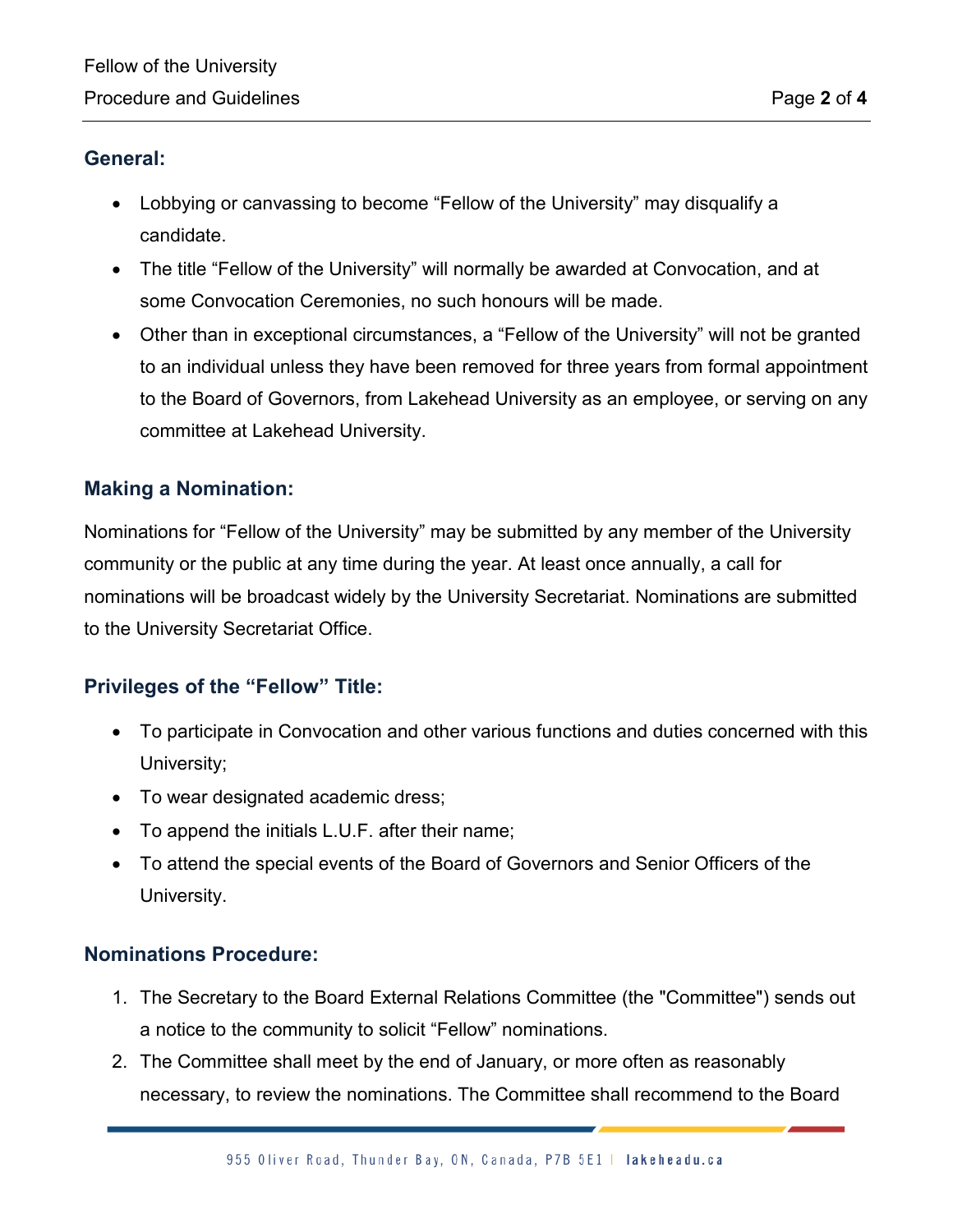based on the Nomination Selection Criteria which candidates are qualified. The Board shall determine whether such candidates are so qualified and whether they should be added to the Board approved List of Qualified Nominees for Fellow ("Fellow Nominees List").

- 3. At least two months prior to each University Convocation Ceremonies, the Committee shall determine how many individuals will be conferred the title "Fellow" during the Convocation Ceremonies and shall rank the nominees on the Fellow Nominees List in order of preference. Qualified candidates that are not chosen for the current year may remain on the Fellow Nominees List for future consideration. After a five year period any remaining unselected names will be removed from the Fellow Nominees List unless the Board determines otherwise.
- 4. The Chair of the Board of Governors shall contact the ranked candidate(s) to confirm the availability and willingness of the qualified candidate(s) starting with the highest ranking candidate. If the candidate is either unavailable or unwilling, the Chair will move on to the next highest candidate, and so on, until the determined number of individuals has been obtained.
- 5. After the candidate(s) have expressed their desire to accept the terms (date/time/location), the Chair of the Board will report to the Committee the names of the confirmed candidates, which will then be brought forward to the Board for information at its next in-camera meeting.
- 6. The title "Fellow of the University" will be granted in the geographical area appropriate to the individual receiving the honour, as determined by the President.
- 7. Once the Board of Governors has been made aware of the successful recipients, the Office of the President will provide a media release to publicly announce the name(s) of the next "Fellow(s) of the University".